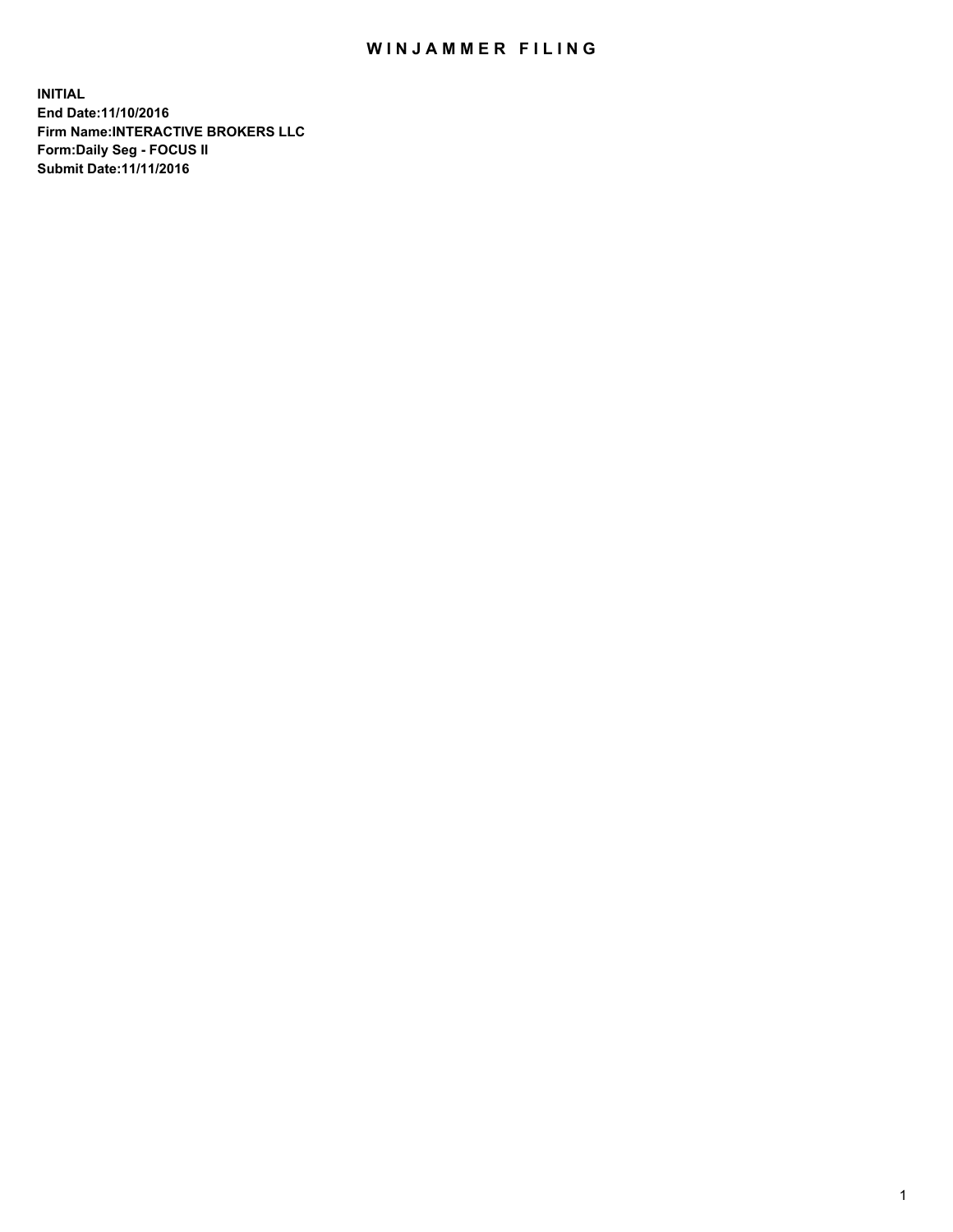## **INITIAL End Date:11/10/2016 Firm Name:INTERACTIVE BROKERS LLC Form:Daily Seg - FOCUS II Submit Date:11/11/2016 Daily Segregation - Cover Page**

| Name of Company<br><b>Contact Name</b><br><b>Contact Phone Number</b><br><b>Contact Email Address</b>                                                                                                                                                                                                                         | <b>INTERACTIVE BROKERS LLC</b><br><b>James Menicucci</b><br>203-618-8085<br><u>jmenicucci@interactivebrokers.c</u><br>om |
|-------------------------------------------------------------------------------------------------------------------------------------------------------------------------------------------------------------------------------------------------------------------------------------------------------------------------------|--------------------------------------------------------------------------------------------------------------------------|
| FCM's Customer Segregated Funds Residual Interest Target (choose one):<br>a. Minimum dollar amount: ; or<br>b. Minimum percentage of customer segregated funds required:%; or<br>c. Dollar amount range between: and; or<br>d. Percentage range of customer segregated funds required between:% and%.                         | $\overline{\mathbf{0}}$<br>0<br><u>155,000,000 245,000,000</u><br>0 <sub>0</sub>                                         |
| FCM's Customer Secured Amount Funds Residual Interest Target (choose one):<br>a. Minimum dollar amount: ; or<br>b. Minimum percentage of customer secured funds required:%; or<br>c. Dollar amount range between: and; or<br>d. Percentage range of customer secured funds required between: % and %.                         | $\overline{\mathbf{0}}$<br>0<br>80,000,000 120,000,000<br>0 <sub>0</sub>                                                 |
| FCM's Cleared Swaps Customer Collateral Residual Interest Target (choose one):<br>a. Minimum dollar amount: ; or<br>b. Minimum percentage of cleared swaps customer collateral required:%; or<br>c. Dollar amount range between: and; or<br>d. Percentage range of cleared swaps customer collateral required between:% and%. | $\overline{\mathbf{0}}$<br>$\overline{\mathbf{0}}$<br>0 <sub>0</sub><br>00                                               |

Attach supporting documents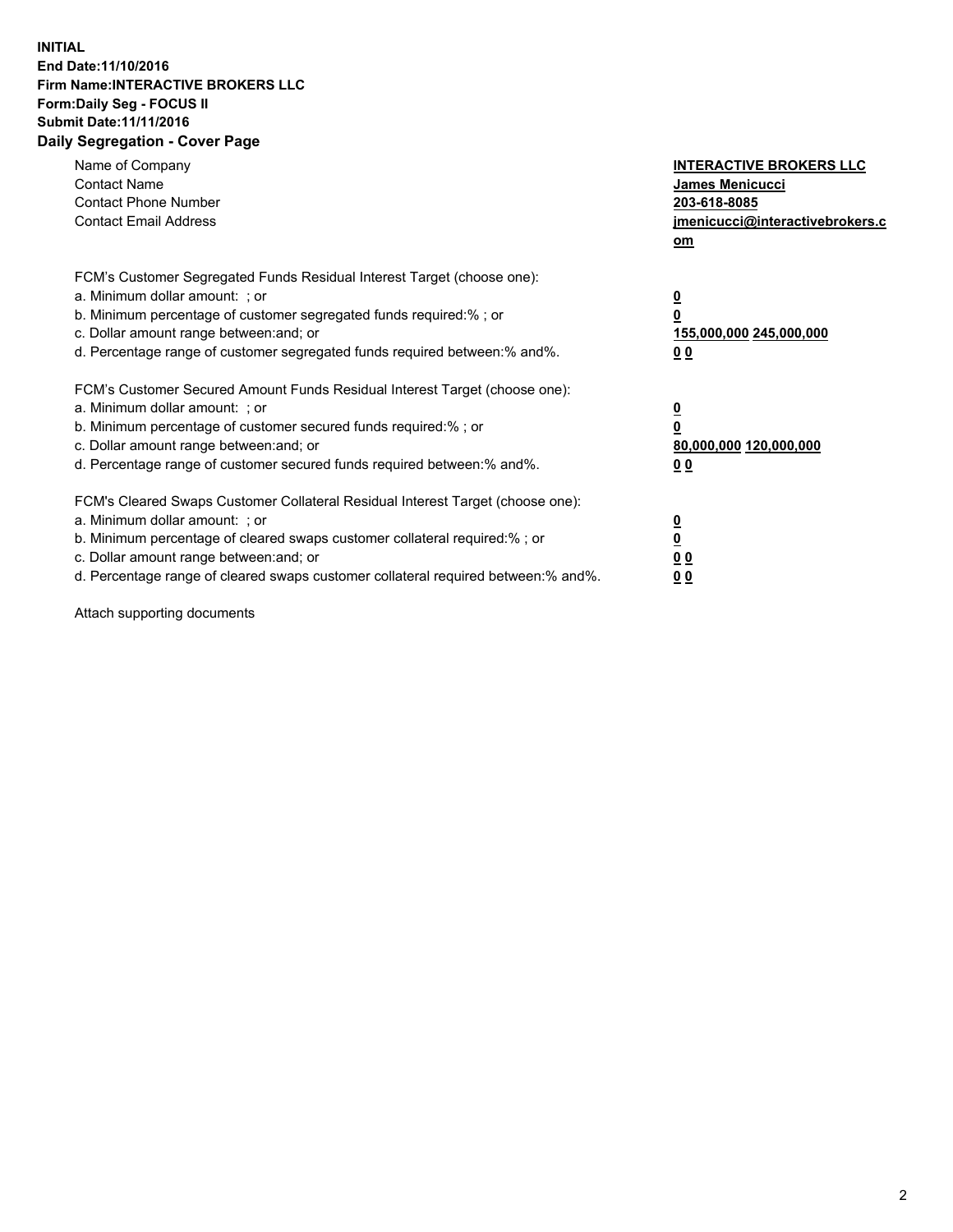## **INITIAL End Date:11/10/2016 Firm Name:INTERACTIVE BROKERS LLC Form:Daily Seg - FOCUS II Submit Date:11/11/2016 Daily Segregation - Secured Amounts**

|     | Daily Jegiegation - Jeculeu Alliounts                                                       |                                  |
|-----|---------------------------------------------------------------------------------------------|----------------------------------|
|     | Foreign Futures and Foreign Options Secured Amounts                                         |                                  |
|     | Amount required to be set aside pursuant to law, rule or regulation of a foreign            | $0$ [7305]                       |
|     | government or a rule of a self-regulatory organization authorized thereunder                |                                  |
| 1.  | Net ledger balance - Foreign Futures and Foreign Option Trading - All Customers             |                                  |
|     | A. Cash                                                                                     | 367,924,484 [7315]               |
|     | B. Securities (at market)                                                                   | $0$ [7317]                       |
| 2.  | Net unrealized profit (loss) in open futures contracts traded on a foreign board of trade   | 2,195,472 [7325]                 |
| 3.  | Exchange traded options                                                                     |                                  |
|     | a. Market value of open option contracts purchased on a foreign board of trade              | 162,942 [7335]                   |
|     | b. Market value of open contracts granted (sold) on a foreign board of trade                | -74,308 [7337]                   |
| 4.  | Net equity (deficit) (add lines 1. 2. and 3.)                                               | 370,208,590 [7345]               |
| 5.  |                                                                                             |                                  |
|     | Account liquidating to a deficit and account with a debit balances - gross amount           | 54,986 [7351]                    |
|     | Less: amount offset by customer owned securities                                            | 0 [7352] 54,986 [7354]           |
| 6.  | Amount required to be set aside as the secured amount - Net Liquidating Equity              | 370,263,576 [7355]               |
|     | Method (add lines 4 and 5)                                                                  |                                  |
| 7.  | Greater of amount required to be set aside pursuant to foreign jurisdiction (above) or line | 370, 263, 576 [7360]             |
|     | 6.                                                                                          |                                  |
|     | FUNDS DEPOSITED IN SEPARATE REGULATION 30.7 ACCOUNTS                                        |                                  |
| 1.  | Cash in banks                                                                               |                                  |
|     | A. Banks located in the United States                                                       | $0$ [7500]                       |
|     | B. Other banks qualified under Regulation 30.7                                              | 0 [7520] 0 [7530]                |
| 2.  | Securities                                                                                  |                                  |
|     | A. In safekeeping with banks located in the United States                                   | 424,531,200 [7540]               |
|     | B. In safekeeping with other banks qualified under Regulation 30.7                          | 0 [7560] 424,531,200 [7570]      |
| 3.  | Equities with registered futures commission merchants                                       |                                  |
|     | A. Cash                                                                                     | $0$ [7580]                       |
|     | <b>B.</b> Securities                                                                        | $0$ [7590]                       |
|     | C. Unrealized gain (loss) on open futures contracts                                         | $0$ [7600]                       |
|     | D. Value of long option contracts                                                           | $0$ [7610]                       |
|     | E. Value of short option contracts                                                          | 0 [7615] 0 [7620]                |
| 4.  | Amounts held by clearing organizations of foreign boards of trade                           |                                  |
|     | A. Cash                                                                                     | $0$ [7640]                       |
|     | <b>B.</b> Securities                                                                        | $0$ [7650]                       |
|     | C. Amount due to (from) clearing organization - daily variation                             | $0$ [7660]                       |
|     | D. Value of long option contracts                                                           | $0$ [7670]                       |
|     | E. Value of short option contracts                                                          | 0 [7675] 0 [7680]                |
| 5.  | Amounts held by members of foreign boards of trade                                          |                                  |
|     | A. Cash                                                                                     | 81,712,446 [7700]                |
|     | <b>B.</b> Securities                                                                        | $0$ [7710]                       |
|     | C. Unrealized gain (loss) on open futures contracts                                         | 6,639,021 [7720]                 |
|     | D. Value of long option contracts                                                           | 162,942 [7730]                   |
|     | E. Value of short option contracts                                                          | -74,307 [7735] 88,440,102 [7740] |
| 6.  | Amounts with other depositories designated by a foreign board of trade                      | 0 [7760]                         |
| 7.  | Segregated funds on hand                                                                    | $0$ [7765]                       |
| 8.  | Total funds in separate section 30.7 accounts                                               | 512,971,302 [7770]               |
| 9.  | Excess (deficiency) Set Aside for Secured Amount (subtract line 7 Secured Statement         | 142,707,726 [7380]               |
|     | Page 1 from Line 8)                                                                         |                                  |
| 10. | Management Target Amount for Excess funds in separate section 30.7 accounts                 |                                  |
| 11. | Excess (deficiency) funds in separate 30.7 accounts over (under) Management Target          | 80,000,000 [7780]                |
|     |                                                                                             | 62,707,726 [7785]                |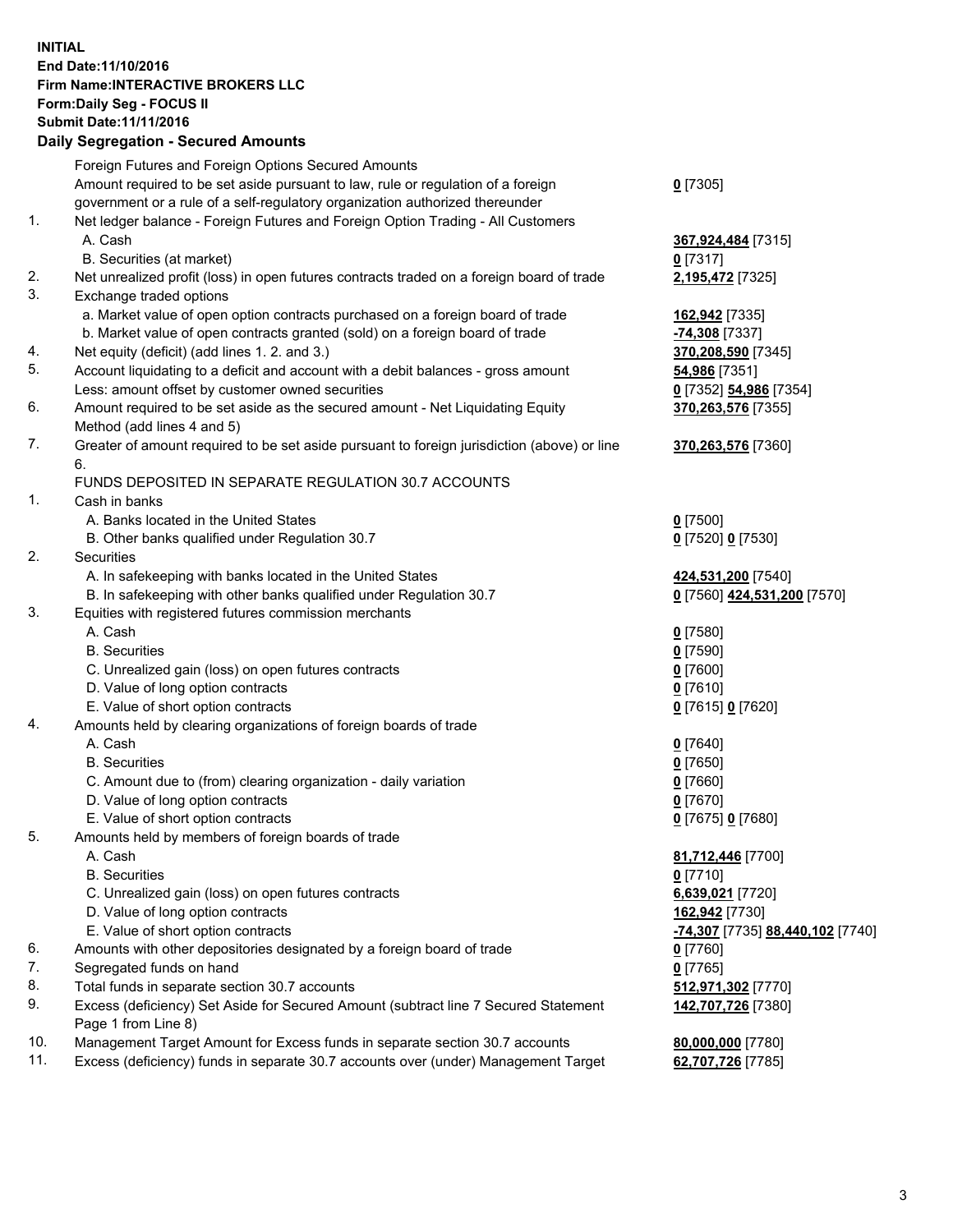**INITIAL End Date:11/10/2016 Firm Name:INTERACTIVE BROKERS LLC Form:Daily Seg - FOCUS II Submit Date:11/11/2016 Daily Segregation - Segregation Statement** SEGREGATION REQUIREMENTS(Section 4d(2) of the CEAct) 1. Net ledger balance A. Cash **3,252,653,408** [7010] B. Securities (at market) **0** [7020] 2. Net unrealized profit (loss) in open futures contracts traded on a contract market **-23,799,470** [7030] 3. Exchange traded options A. Add market value of open option contracts purchased on a contract market **127,542,555** [7032] B. Deduct market value of open option contracts granted (sold) on a contract market **-226,857,394** [7033] 4. Net equity (deficit) (add lines 1, 2 and 3) **3,129,539,099** [7040] 5. Accounts liquidating to a deficit and accounts with debit balances - gross amount **207,038** [7045] Less: amount offset by customer securities **0** [7047] **207,038** [7050] 6. Amount required to be segregated (add lines 4 and 5) **3,129,746,137** [7060] FUNDS IN SEGREGATED ACCOUNTS 7. Deposited in segregated funds bank accounts A. Cash **118,465,801** [7070] B. Securities representing investments of customers' funds (at market) **2,069,952,526** [7080] C. Securities held for particular customers or option customers in lieu of cash (at market) **0** [7090] 8. Margins on deposit with derivatives clearing organizations of contract markets A. Cash **26,083,692** [7100] B. Securities representing investments of customers' funds (at market) **1,270,293,358** [7110] C. Securities held for particular customers or option customers in lieu of cash (at market) **0** [7120] 9. Net settlement from (to) derivatives clearing organizations of contract markets **-26,974,034** [7130] 10. Exchange traded options A. Value of open long option contracts **128,729,914** [7132] B. Value of open short option contracts **-227,899,557** [7133] 11. Net equities with other FCMs A. Net liquidating equity **0** [7140] B. Securities representing investments of customers' funds (at market) **0** [7160] C. Securities held for particular customers or option customers in lieu of cash (at market) **0** [7170] 12. Segregated funds on hand **0** [7150] 13. Total amount in segregation (add lines 7 through 12) **3,358,651,700** [7180] 14. Excess (deficiency) funds in segregation (subtract line 6 from line 13) **228,905,563** [7190] 15. Management Target Amount for Excess funds in segregation **155,000,000** [7194]

16. Excess (deficiency) funds in segregation over (under) Management Target Amount Excess

**73,905,563** [7198]